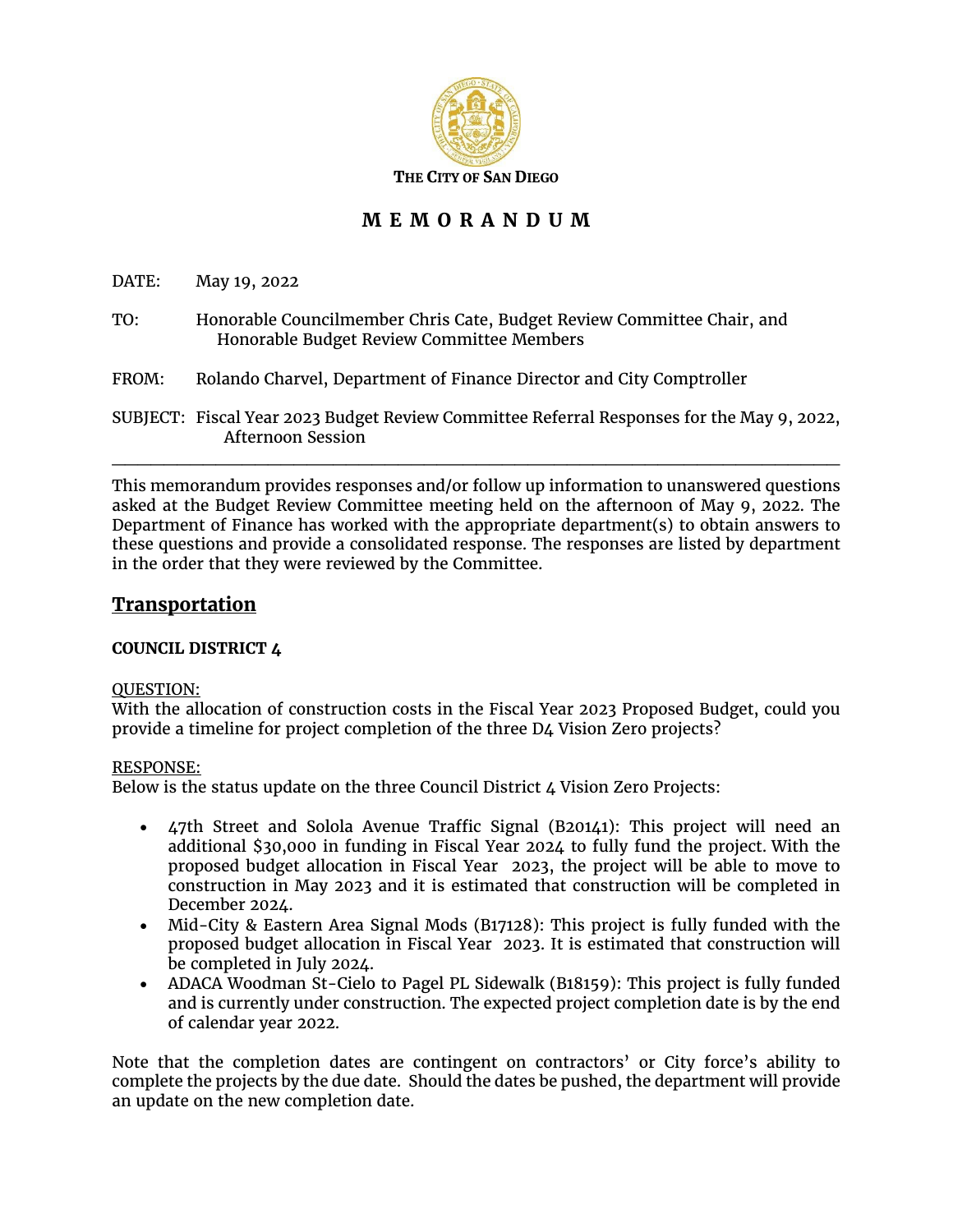Honorable Councilmember Chris Cate, Budget Review Committee Chair, and Honorable Budget Review Committee Members

May 19, 2022

## QUESTION:

Why was the Market St-Euclid to Pitta-Improvements (S16022) project removed from the CIP website? Our office needs to be updated when a D4 CIP project is removed. What needs to happen to get the project back on the CIP Website?

#### RESPONSE:

Market St.-Euclid to Pitta Improvements (S16022) was with the Engineering and Capital Projects Department for design work but was returned to the Transportation Department due to the lack of funding needed to complete the design. At that time, the project was removed from the CIP website as only projects managed by ECP are included.

The project scope includes installation of sidewalk on the north side of Market St., curb and gutter, curb ramps, green infrastructure, streetlights, retaining walls, pedestrian protective railing, storm drain improvements, a new pavement section, and asphalt concrete overlay. This is a complex project because Market St. will need to be widened to accommodate the new sidewalks. This will require a large amount of excavation, slope stabilization, and constructing large retaining walls along the north side of Market St.

The project was created in Fiscal Year 2016 because there was no pedestrian connectivity along Market St. between the residential community on the east side of Pitta St. and the library and school along Euclid Ave. However, in 2017, the Transportation Department installed a new sidewalk, streetlight, guardrail, and pedestrian crossing improvements on the south side of Market St. between Euclid Ave. and Pitta St. The new sidewalk provides a pedestrian connection between the neighborhood on the east side of Pitta St. to the library and school along Euclid Ave. After the installation of the sidewalk on the southside of Market St., it was observed that pedestrians are using the newly installed sidewalk and there was no pedestrian activity on the north side.

The estimated project cost for installing the sidewalk on the north side of Market St. was approximately \$5.6 million in 2019. In addition, the estimated cost to include the cycle track, per the community plan, was estimated to be over \$20.0 million in 2019. Currently, there is only \$70,000 in available budget and the estimated design cost is approximately \$1.4 million. No new funding has been identified at this time. Funding for the design phase will need to be identified to move this project forward. Once funding is identified, the project will be transferred back to ECP to manage and the project will be added back to the CIP website.

#### QUESTION:

What are the criteria in allocating funding from the Sidewalk Repair and Reconstruction infrastructure funding source?

#### RESPONSE:

In response to Public Liability Audit Report (20-015), the Transportation Department has developed a new sidewalk prioritization process that guides the City's sidewalk maintenance decisions and efforts. This process considers a variety of prioritization factors, including pedestrian usage, density, and public liability claims when allocating funding to sidewalk repair and reconstruction projects. The criteria for allocating funding to ADA projects (part of the sidewalk repair and reconstruction funding) is based on all ADA complaints received by the department, which are prioritized into an unfunded ADA needs list.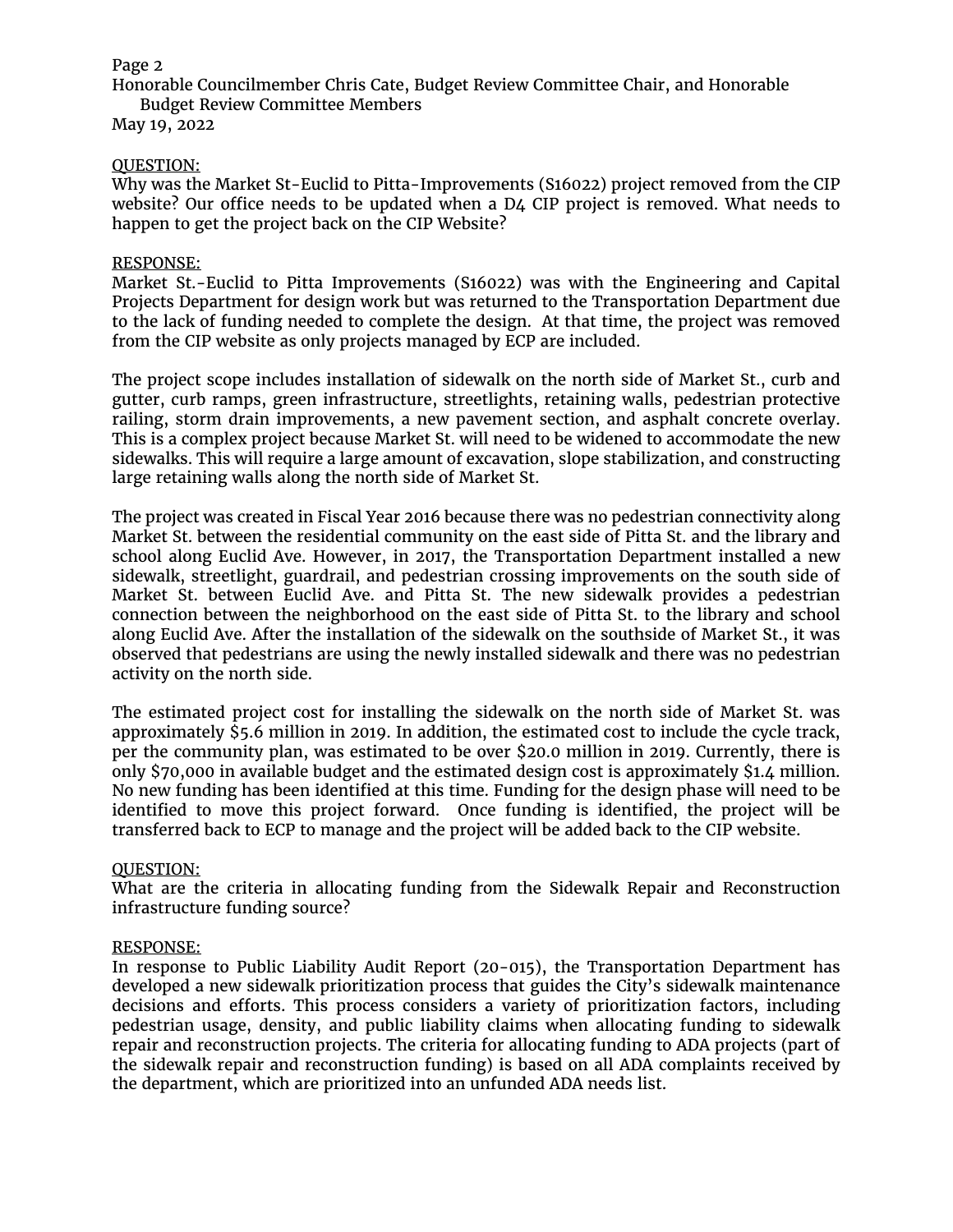Honorable Councilmember Chris Cate, Budget Review Committee Chair, and Honorable Budget Review Committee Members

May 19, 2022

# **Engineering and Capital Projects**

# **COUNCIL DISTRICT 4**

## QUESTION:

Can you provide an update on Sexy Streets as far as streets identified for overlay?

#### RESPONSE:

The 54 miles identified to be paved under the Mayor's Sexy Street initiative have been broken up into three main categories.

The first category includes the miles that require little to no additional design. These 22 miles were added to projects AC1901 (B22115), AC2110 (B22116) and AC2111 (B22117). Currently AC1901 and AC2111 are in the award phase. AC2110 will have bids opened on May 20, 2022. All three are anticipated to be in construction by late Summer of this year.

The second category consists of miles that require additional design or special permits. These 12 miles are currently either in the design phase or are in the process to acquire the necessary permits. These miles will be executed in different paving Job Order Contracts as they complete their necessary approvals. Construction starts of these miles range from late this calendar year to second quarter of next year. Asphalt Overlay 2200 (B22134) is the associated project for this work.

The third category has the remaining 20 miles which are associated with existing projects that are either in the planning, design, or construction phase. Paving will be completed once these projects finish their trench work. The completion timeframe of the trenching work ranges widely between projects. Associated projects in this category are AC Water & Sewer Group 1042 Overlay (B22128), Sewer and AC Water Group 1032 Overlay (B22144), and Undergrounding Resurfacing (B22145).

A dashboard report has been created to track the status of the 54 miles of paving work in real time. ECP will be scheduling a training with all Council Districts soon to provide access to the software. This will allow for to-date status information of the street segment(s) of interest.

#### QUESTION:

What is the status of Emerald Hills Park General Development Plan (GDP) and next steps?

#### RESPONSE:

Emerald Hills Park (P20003) is currently fully funded for the GDP phase. The GDP phase is anticipated to be complete in Fiscal Year 2024. At that point a defined project scope, schedule and cost will be available. Any surplus funds from the GDP phase will be used to initiate the design of the park.

#### QUESTION:

What is the status of the Chollas Triangle GDP?

#### RESPONSE:

Chollas Triangle Park (P20005) is currently fully funded for the GDP Phase. The GDP phase is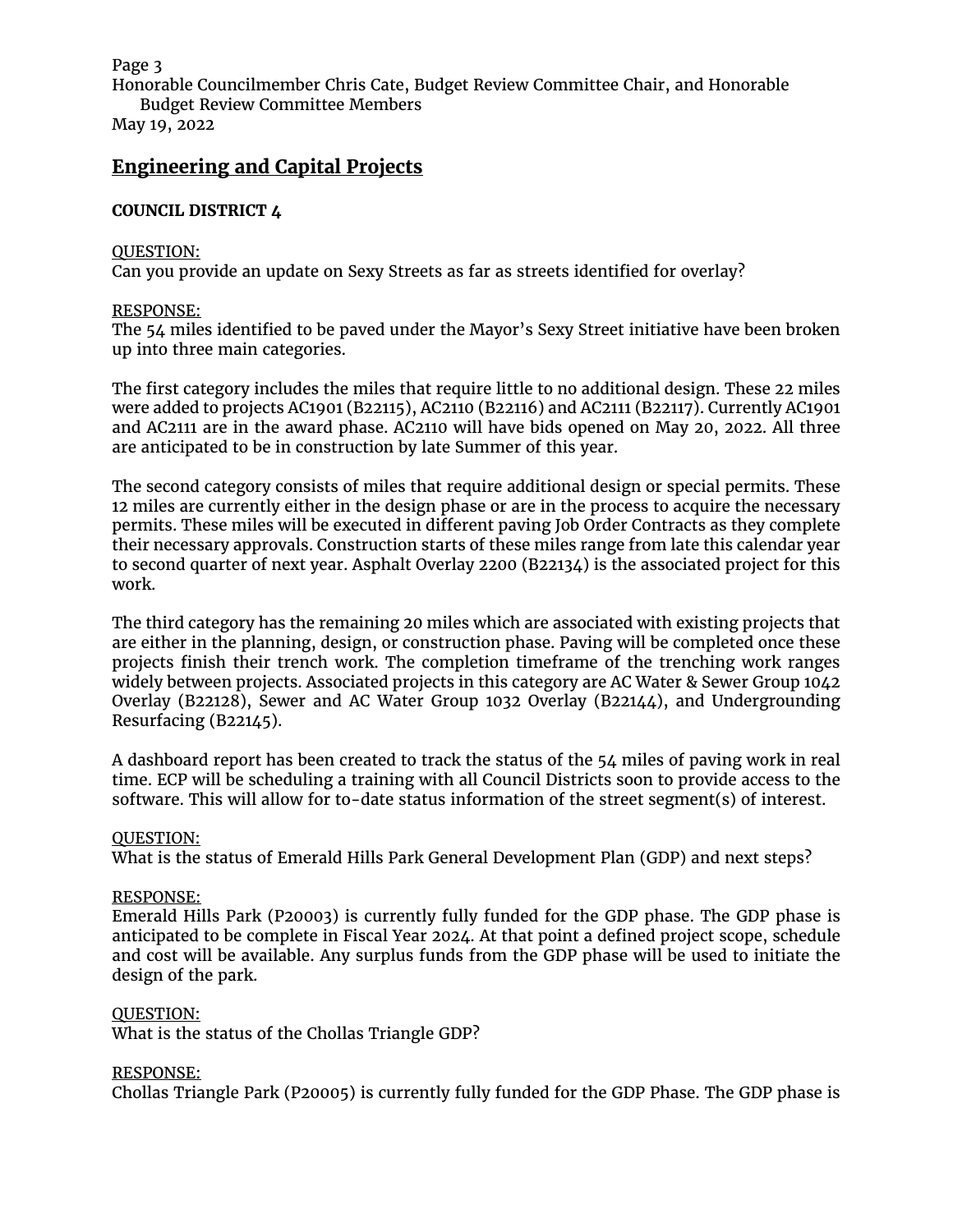Honorable Councilmember Chris Cate, Budget Review Committee Chair, and Honorable Budget Review Committee Members

May 19, 2022

anticipated to be complete in Fiscal Year 2024. At that point a defined project scope, schedule and cost will be available. Any surplus funds from the GDP phase will be used to initiate the design of the park.

### QUESTION:

What is the status of JFK Neighborhood Park's design?

### RESPONSE:

John F Kennedy Neighborhood Park Improvement (B18005) is anticipated to complete design at the end of Fiscal Year 2022. Contract advertise and award activities will begin in the Summer. Construction is anticipated to start at the beginning of calendar year 2023, with substantial completion anticipated in the Fall of 2023. The project is fully funded based on the current Engineer's Estimated Project Cost.

#### QUESTION:

How will ECP incorporate the feedback from the Equitable Engagement Program the planning department is implementing?

#### RESPONSE:

ECP is committed to serving and engaging all communities equitably as part of the implementation of the Capital Improvements Program. The updated Council Policy on Project Prioritization (800-14) will incorporate both equity and sustainability as factors for prioritizing the use of eligible funds and resources for CIP projects. The Department will also be focusing on increasing community engagement during the rollout of new projects and is working to increase transparency as well as the amount of project delivery information that is available to City communities equally.

#### QUESTION:

How will projects be identified, categorized, and prioritized for the Fiscal Year 2023 Proposed CIP Budget Anticipated Sub-Projects Funded by Annual Allocations - Street Resurfacing and Reconstruction / AID00005 (\$17,061,312)?

#### RESPONSE:

Projects are identified and prioritized based on various factors in the Asset Managing Plan (AMP) tool that Engineering and Capital Projects Department utilizes to identify future projects. These factors are triggered by various measures, including but not limited to, age of the paving in conjunction with the anticipated useful life; traffic volume data; current overall condition index (OCI); and other ongoing projects in the geographical area to name some of the primary factors. For Fiscal Year 2023, the priority areas of focus for the Fiscal Year 2023 paving program will be:

- The implementation of the "Sexy Streets" paving miles
- The completion of already initiated priority paving projects
- The enhanced paving projects associated with bundled Public Utility Pipeline and Undergrounding projects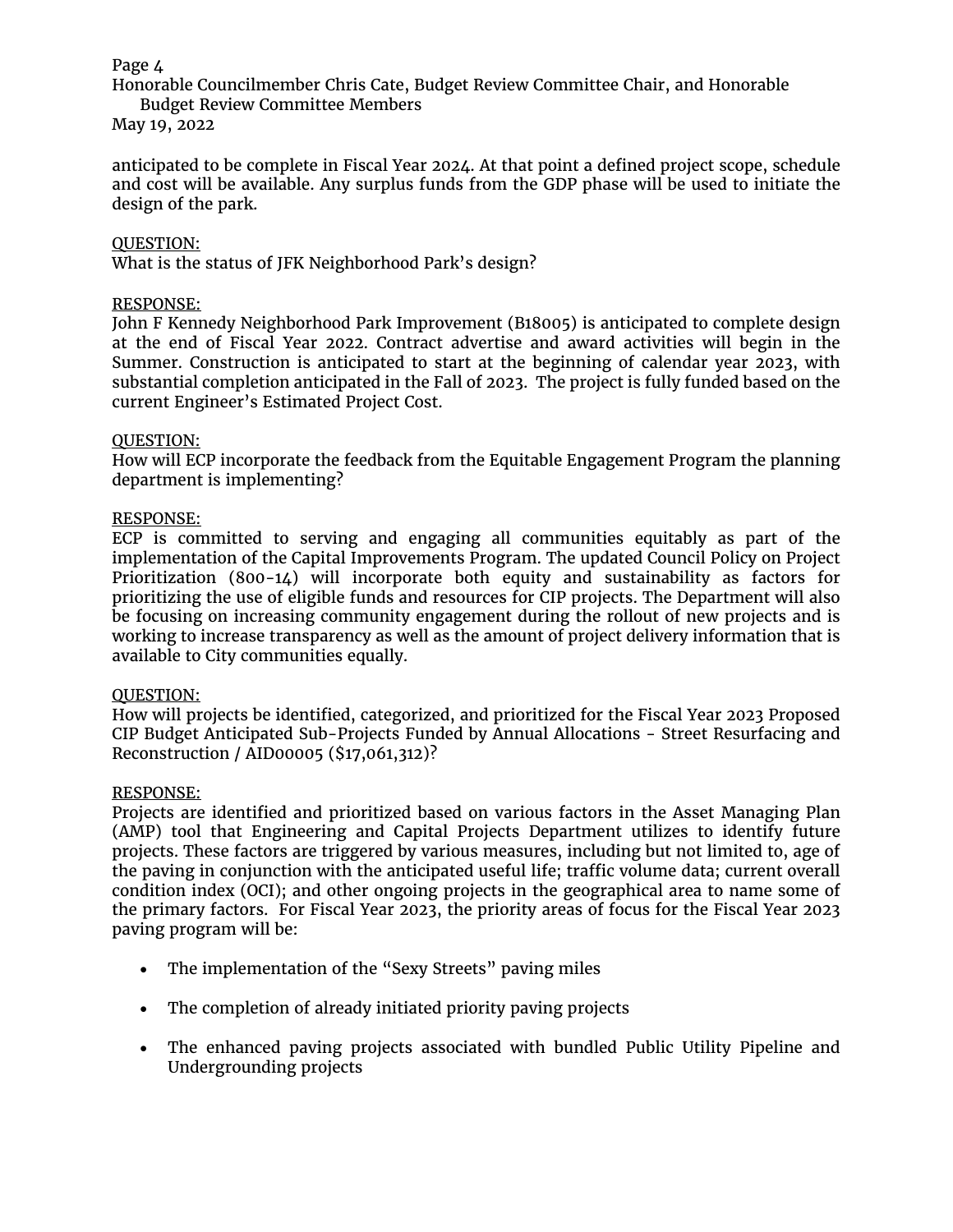Honorable Councilmember Chris Cate, Budget Review Committee Chair, and Honorable Budget Review Committee Members

May 19, 2022

Below is a breakdown of the available funding in the Resurfacing Annual Allocation as well as the planned miles by Council District to be initiated and/or completed in Fiscal Year 2023.

## **Funding:**

| <b>TOTAL BALANCE</b>               | \$98,035,281.50 |
|------------------------------------|-----------------|
| <b>Active CIP Projects</b>         | \$57,787,037.76 |
| FY2022 YE Allocations              | \$11,360,976.47 |
| FY2023 Allocations                 | \$27,880,959.22 |
| <b>TOTAL PLANNED</b>               | \$97,028,973.45 |
| <b>REMAINING</b><br><b>BALANCE</b> | \$1,006,308.05  |

#### **Miles:**

| Project                  | Mayor's<br><b>Sexy</b><br><b>Streets (SS)</b> | <b>Active Current</b><br><b>CIP Paving</b><br><b>Projects (Non-SS)</b> | Non-<br><b>Active</b><br><b>Proposed</b><br><b>Projects</b> | <b>Total per</b><br><b>Council</b><br><b>District</b> |
|--------------------------|-----------------------------------------------|------------------------------------------------------------------------|-------------------------------------------------------------|-------------------------------------------------------|
| Council<br>District (CD) | <b>Miles</b>                                  | <b>Miles</b>                                                           | <b>Miles</b>                                                | <b>Miles</b>                                          |
|                          | 2.40                                          | 0.00                                                                   | 6.13                                                        | 8.53                                                  |
| 2                        | 2.71                                          | 3.82                                                                   | 11.78                                                       | 18.31                                                 |
| 3                        | 3.48                                          | 7.43                                                                   | 4.51                                                        | 15.42                                                 |
| 4                        | 9.21                                          | 4.06                                                                   | 6.14                                                        | 19.41                                                 |
| 5                        | 4.35                                          | 1.22                                                                   | 1.46                                                        | 7.03                                                  |
| 6                        | 12.09                                         | 0.00                                                                   | 3.56                                                        | 15.65                                                 |
| 7                        | 4.89                                          | 0.13                                                                   | 5.25                                                        | 10.27                                                 |
| 8                        | 7.85                                          | 2.95                                                                   | 2.93                                                        | 13.73                                                 |
| 9                        | 7.51                                          | 4.19                                                                   | 7.22                                                        | 18.92                                                 |
| Citywide                 |                                               | 21.27                                                                  |                                                             |                                                       |
| <b>TOTAL</b>             | 54.49                                         | 45.06                                                                  | 48.96                                                       |                                                       |

Sincerely,

Benjamin Battaglia for

Rolando Charvel Department of Finance Director and City Comptroller

RC/ff

cc: Honorable Mayor Todd Gloria Honorable City Attorney Mara Elliott Paola Avila, Chief of Staff, Office of the Mayor